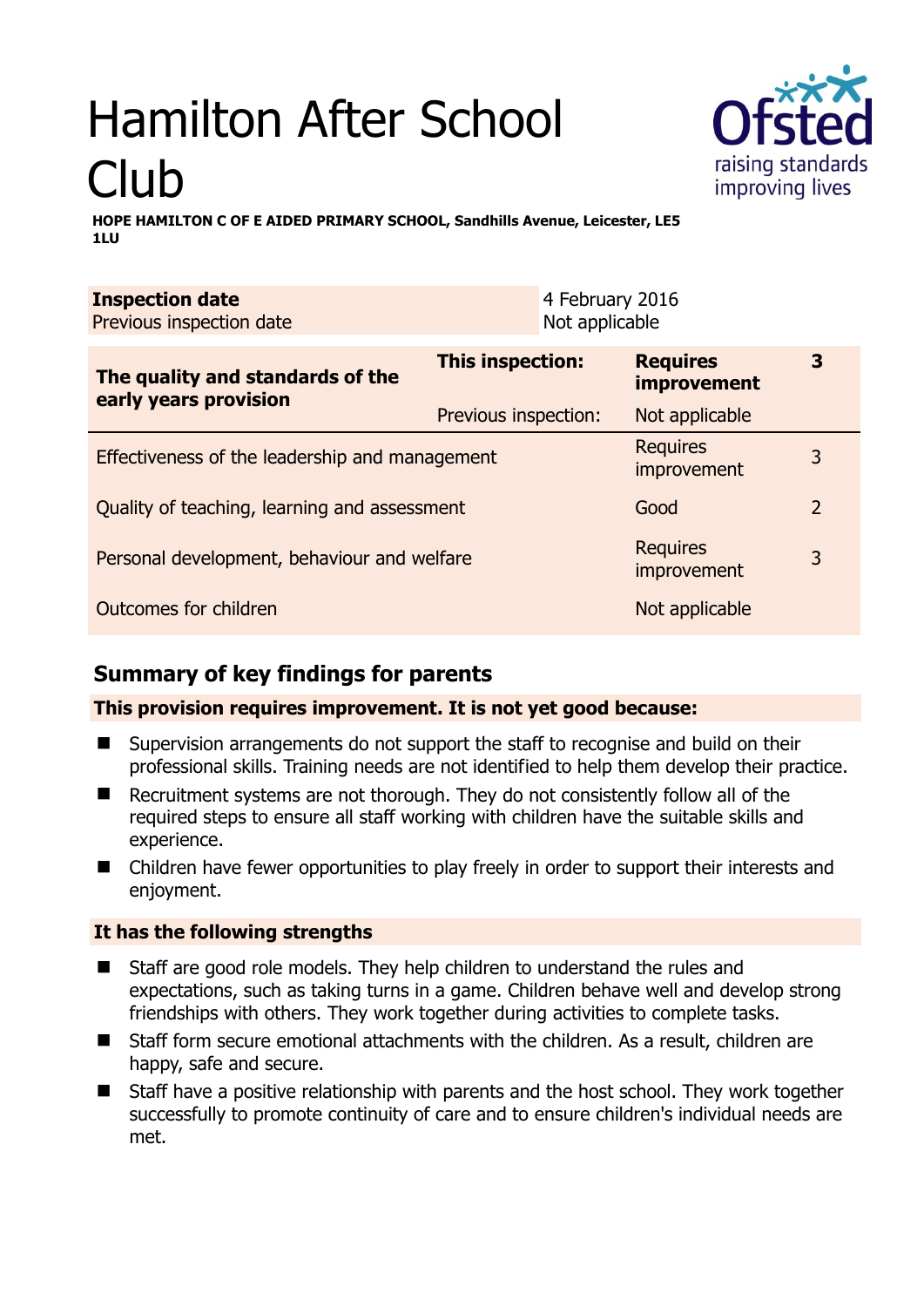## **What the setting needs to do to improve further**

#### **To meet the requirements of the Early Years Foundation Stage and the Childcare Register the provider must:**

|                                                                                                                                      | <b>Due Date</b> |
|--------------------------------------------------------------------------------------------------------------------------------------|-----------------|
| improve the arrangements for the supervision of staff in order to<br>identify their strengths and areas for professional development | 25/02/2016      |
| improve the recruitment process further to ensure thorough<br>systems are in place to check the suitability of all staff.            | 25/02/2016      |

#### **To further improve the quality of the early years provision the provider should:**

■ consider the organisation of activities to ensure children have every opportunity to play freely, in order to support their interests and enjoyment.

#### **Inspection activities**

- $\blacksquare$  The inspector observed the quality of activities that are available to children.
- The inspector spoke to members of staff, the manager and the provider during the inspection.
- The inspector took into account the views of children and parents.
- The inspector checked evidence of the suitability of staff and a range of other documentation, including policies and procedures that safeguard children's welfare.

#### **Inspector**

Alex Brouder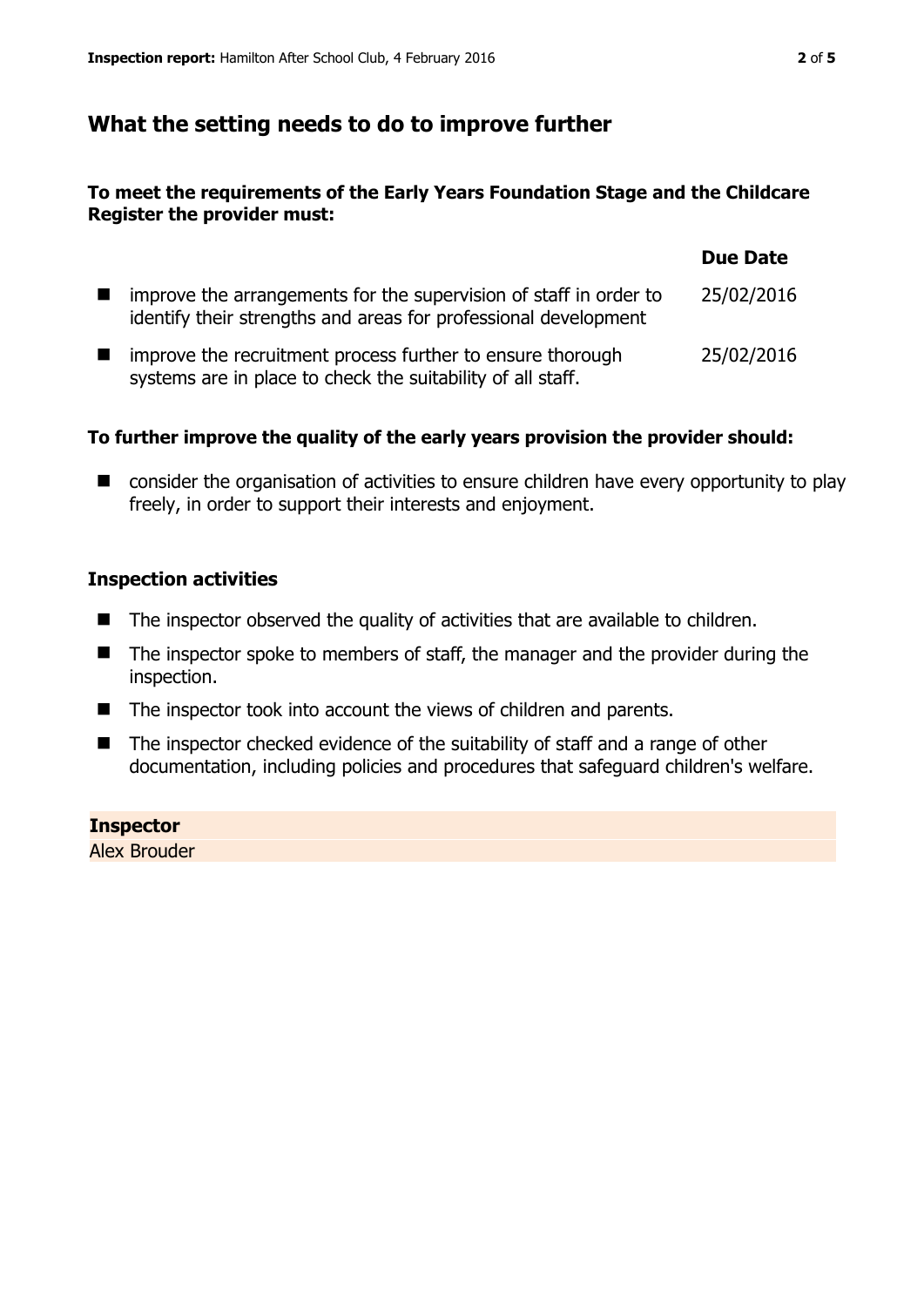# **Inspection findings**

#### **Effectiveness of the leadership and management requires improvement**

The arrangements for safeguarding are effective. Managers and staff have a secure knowledge of how to safeguard children. They understand the procedures to follow and know who to contact in the event of a concern about a child in their care. Risk assessments are implemented well. The premises are safe and children are supervised well. Although a clear recruitment procedure is in place, this is not consistently followed. The manager has omitted to ensure references have been sourced for staff as part of robust recruitment procedures. This means the provider has not sought evidence on staff's previous employment or experience. Staff have appropriate skills and qualifications. However, the manager does not conduct regular and thorough supervision meetings with staff. Therefore, she has not identified their strengths or potential areas of development.

#### **Quality of teaching, learning and assessment is good**

Children enjoy each other's company and play well together. Staff ensure children have access to a range of resources every day to reflect their interests. Staff use the information received from school to provide activities which support children's identified next steps in learning. This contributes to children's continued progress. Children learn to respect each other's differences and develop their awareness of diversity. Children use their imagination as they play and take on specific roles. For example, they pretend they are going on a journey. Children of all age groups play well together. They take it in turns to sing and offer feedback to each other on this. Children enjoy a range of craft activities as they cut, stick and paint.

#### **Personal development, behaviour and welfare require improvement**

Due to weaknesses in leadership and management, children's well-being is not fully assured. Despite this, children are cared for in a welcoming environment. They are happy and confident and have positive relationships with their peers and adults. Meals provided are appropriate and support children's individual dietary needs. Children help themselves to water when they are thirsty. Children learn good hygiene practices through daily routines and clear explanations from adults. Staff promote children's physical development. Children show good coordination as they weave in and around each other. They learn to move swiftly out of the path of the sponge ball during a group game in the school hall. However, the organisation of the session does not regularly provide children with opportunities to play freely and independently.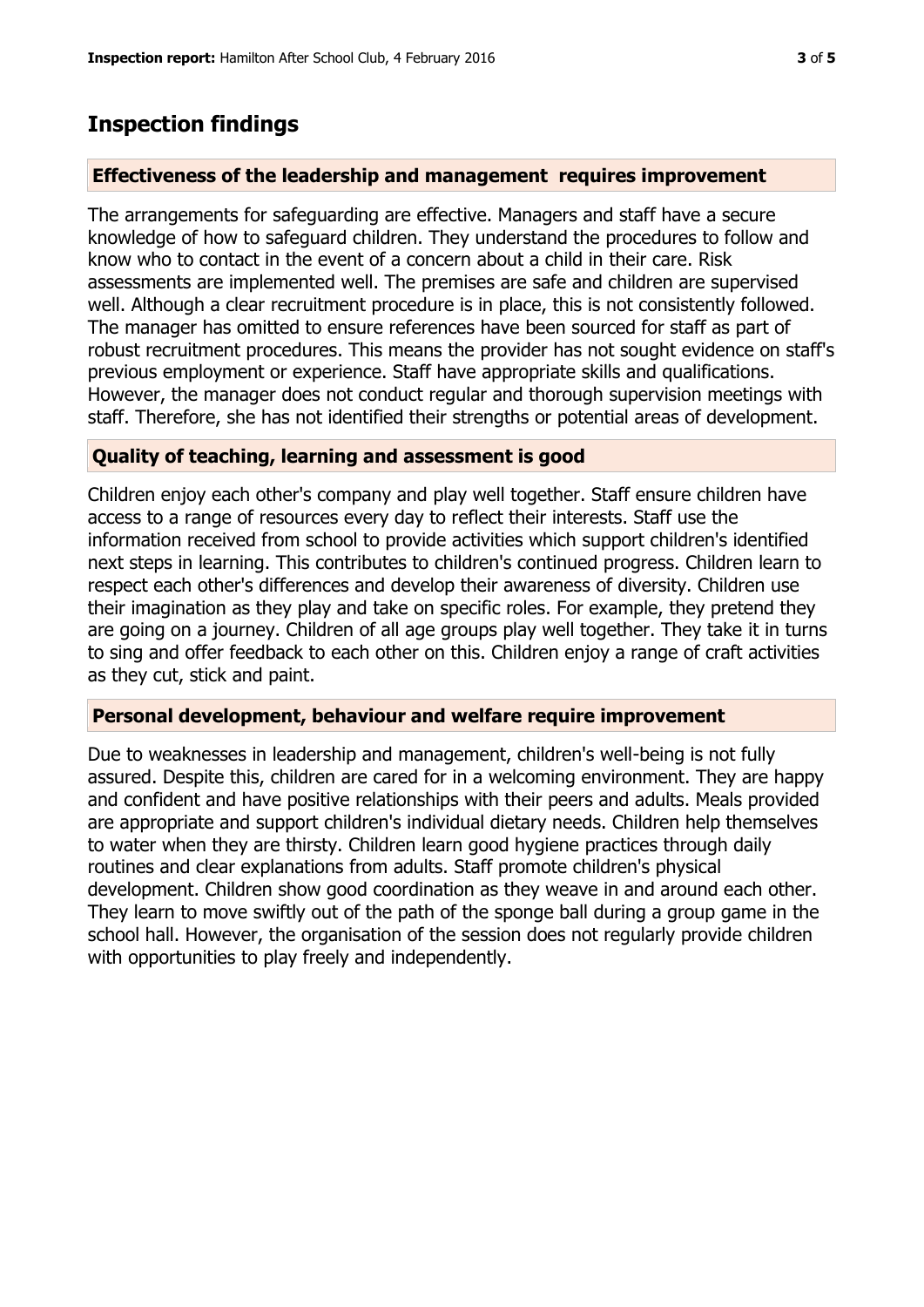## **Setting details**

| Unique reference number       | EY474956                                               |
|-------------------------------|--------------------------------------------------------|
| <b>Local authority</b>        | Leicester City                                         |
| <b>Inspection number</b>      | 986155                                                 |
| <b>Type of provision</b>      | Out of school provision                                |
| Day care type                 | Childcare - Non-Domestic                               |
| <b>Registers</b>              | Early Years Register, Compulsory Childcare<br>Register |
| <b>Age range of children</b>  | $4 - 10$                                               |
| <b>Total number of places</b> | 24                                                     |
| Number of children on roll    | 40                                                     |
| <b>Name of provider</b>       | Hamilton After School Club Ltd                         |
| Date of previous inspection   | Not applicable                                         |
| <b>Telephone number</b>       | 0116 2760402                                           |

Hamilton After School Club registered in 2014. It is situated in a community room attached to Hope Hamilton Church of England Primary School in Hamilton, Leicester. The club is open Monday to Friday during term time, from 3.15pm until 6pm. There is a team of three staff, all of whom hold relevant qualifications to levels 2 and 3.

This inspection was carried out by Ofsted under sections 49 and 50 of the Childcare Act 2006 on the quality and standards of provision that is registered on the Early Years Register. The registered person must ensure that this provision complies with the statutory framework for children's learning, development and care, known as the Early Years Foundation Stage.

Any complaints about the inspection or the report should be made following the procedures set out in the guidance 'Complaints procedure: raising concerns and making complaints about Ofsted', which is available from Ofsted's website: www.gov.uk/government/organisations/ofsted. If you would like Ofsted to send you a copy of the guidance, please telephone 0300 123 4234, or email enquiries@ofsted.gov.uk.